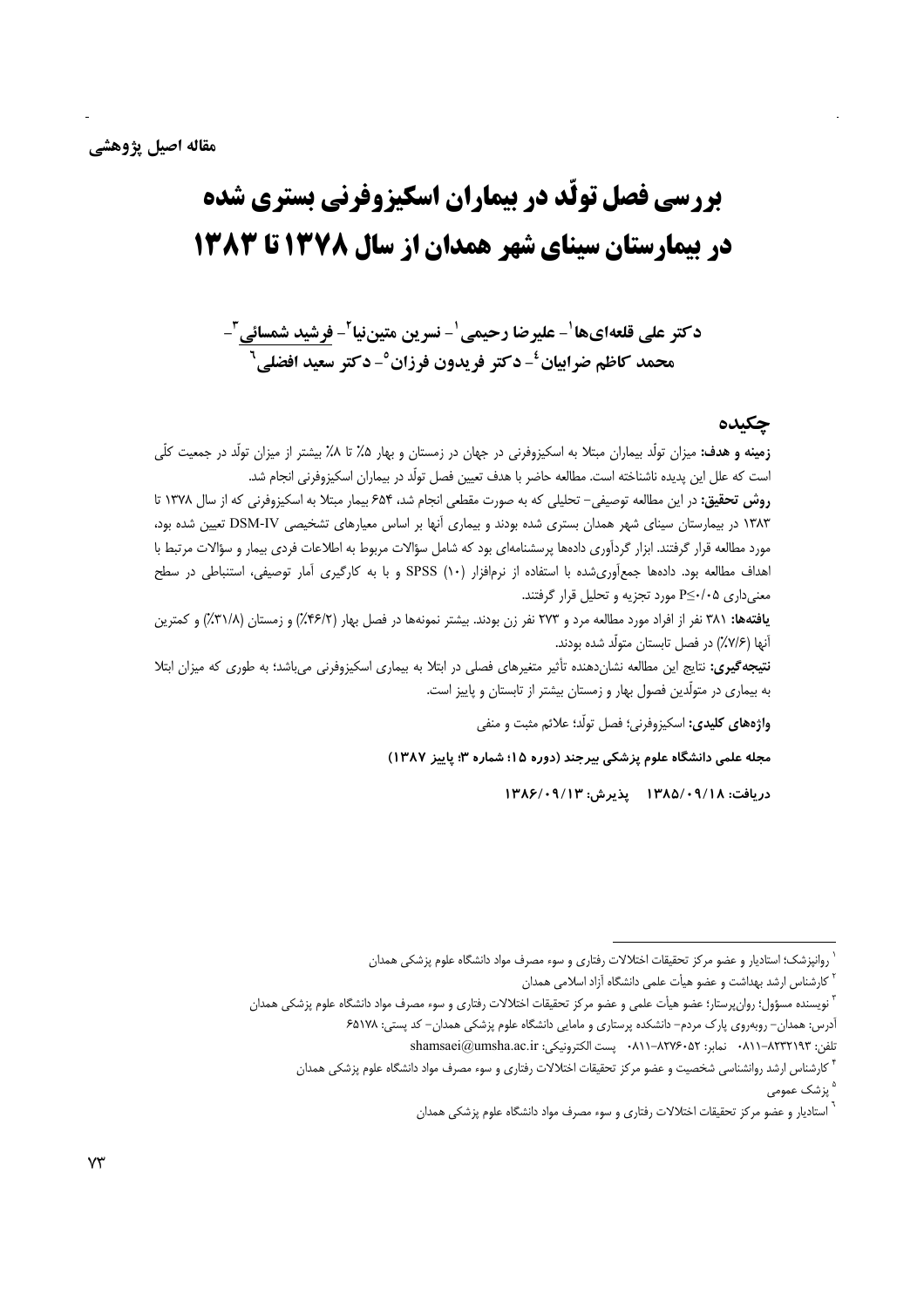#### هق*د*مه

اسكيزوفرني يك اختلال سايكوتيك با علت نامعلوم و تظاهرات گوناگون است که با علائم مثبت و منفی مشخص میشود. تقریباً ۰٪ مردم در طول زندگی خود به اسکیزوفرنی مبتلا می گردند. بروز سالیانه اسکیزوفرنی بین ۰/۱ تا ۰/۲ در هر هزار نفر جمعیت با طیف ۴٪ تا ۵۸٪ در هر هزار نفر عنوان شده که ممکن است در گروههای نژادی خاص بالاتر باشد یا این که تغییرات جزئی نسبت به منطقه داشته باشد؛ برای مثال میزان بروز برای کسانی که در مناطق شهری ممالک صنعتی به دنیا آمدهاند، بالاتر است. در مطالعات اییدمیولوژیک که توسط سازمان بهداشت جهانی انجام شده، شیوع اسکیزوفرنی در طول عمر ۰/۶ تا ۱/۹ در صد نفر گزارش شده است که در مناطق محروم بالاتر بوده و شیوع آن در افراد بیخانمان صد در هزار نفر میباشد (۲–۳).

شیوع اسکیزوفرنی در مردان و زنان برابر است اما دو جنس در شروع و سیر بیماری تفاوتهایی نشان میدهند (۱)؛ در حال حاضر علت این بیماری مشخص نیست و به نظر می رسد علل گوناگونی در سببشناسی این بیماری نقش داشته باشند (۴). امروزه پژوهشگران، اتفاق نظر دارند که اسکیزوفرنی، اختلالی با منشأ زیستی است که عوامل دیگری هم در بروز آن نقش دارند؛ در واقع می توان عوامل مؤثر در بروز اسكيزوفرني را به اين شرح نام برد (۵):

- عوامل زیستی (ساختاری و ژنتیکی) – عوامل بیوشیمیایی و عوامل عفونی (عفونتهای مغزی) عوامل روانشناختی = – عوامل محیطی

یافته مهم در مطالعات بر روی بیماران اسکیزوفرنی ارتباط این بیماری با فصل تولّد أنان میباشد؛ در متولّدین زمستان یا اوایل بهار، احتمال ابتلا به اسکیزوفرنی بیشتر وجود دارد؛ این احتمال در متولَّدین فصول تابستان و اواخر بهار کمتر است. در نیمکره شمالی از جمله ایالات متحده، افراد اسکیزوفرنی بیشتر در ماههای بین ژانویه و آوریل و در

نیم کره جنوبی در ماههای ژوئیه تا سیتامبر به دنیا آمدهاند؛ این پدیده باعث به وجود آمدن این فرضیه شده است که یک عامل خطرساز مختص به فصل نظیر ویروس ها یا تغییر در رژیم غذایی ممکن است در پیدایش این بیماری تأثیر داشته باشد (۶–۷). مطالعات متعددی در خصوص رابطه فصل تولّد و اسکیزوفرنی انجام شده که در بیشتر آنها شیوع بیشتر تولد این بیماران در ماههای زمستان و اوایل بهار گزارش شده .(15-8) (

مطالعه حاضر با هدف تعيين فصل تولَّد در بيماران اسکیزوفرنی بستری در بیمارستان سینای شهر همدان انجام شد.

## **روش تحقيق**

در این مطالعه توصیفی- تحلیلی که به صورت مقطعی انجام شد، ۶۵۴ نفر مورد بررسی قرار گرفتند. به منظور انتخاب نمونهها، يرونده همه بيماران مبتلا به اسكيزوفرن*ي* بستری شده در بیمارستان سینای شهر همدان از تاریخ ۱۳۷۸/۱/۱ تا ۱۳۸۳/۷/۱ مورد بررسی قرار گرفت.

معیارهای ورود به مطالعه عبارت بودند از:  $DSM-IV$  تشخیص بیماری اسکیزوفرنی بر اساس DSM-IV دارا بودن پرونده پزشکی زیر نظر متخصص روانیزشک $-$ در بیمارستان

بیمارانی که پرونده آنان مخدوش بود و فصل تولّد و یا تشخیص بیماری آنها قطعی نبود و نیز بیماران تکراری، از مطالعه حذف شدند.

ابزار گردآوری دادهها پرسشنامهای بود که شامل دو بخش سؤالات فردي و سؤالات مرتبط با اهداف مطالعه بود. با بررسی پرونده بیماران پرسشنامهها تکمیل و بر اساس اهداف یژوهش دادهها جمع[ّوری گردید.

دادهها با استفاده از نرمافزار (۱۰) SPSS و با به كارگيري آمار توصيفي– استنباطي شامل توزيع فراواني مطلق و نسبي و آزمون خي دو، در سطح معني دارې  $P \leq \cdot / \cdot 2$  مورد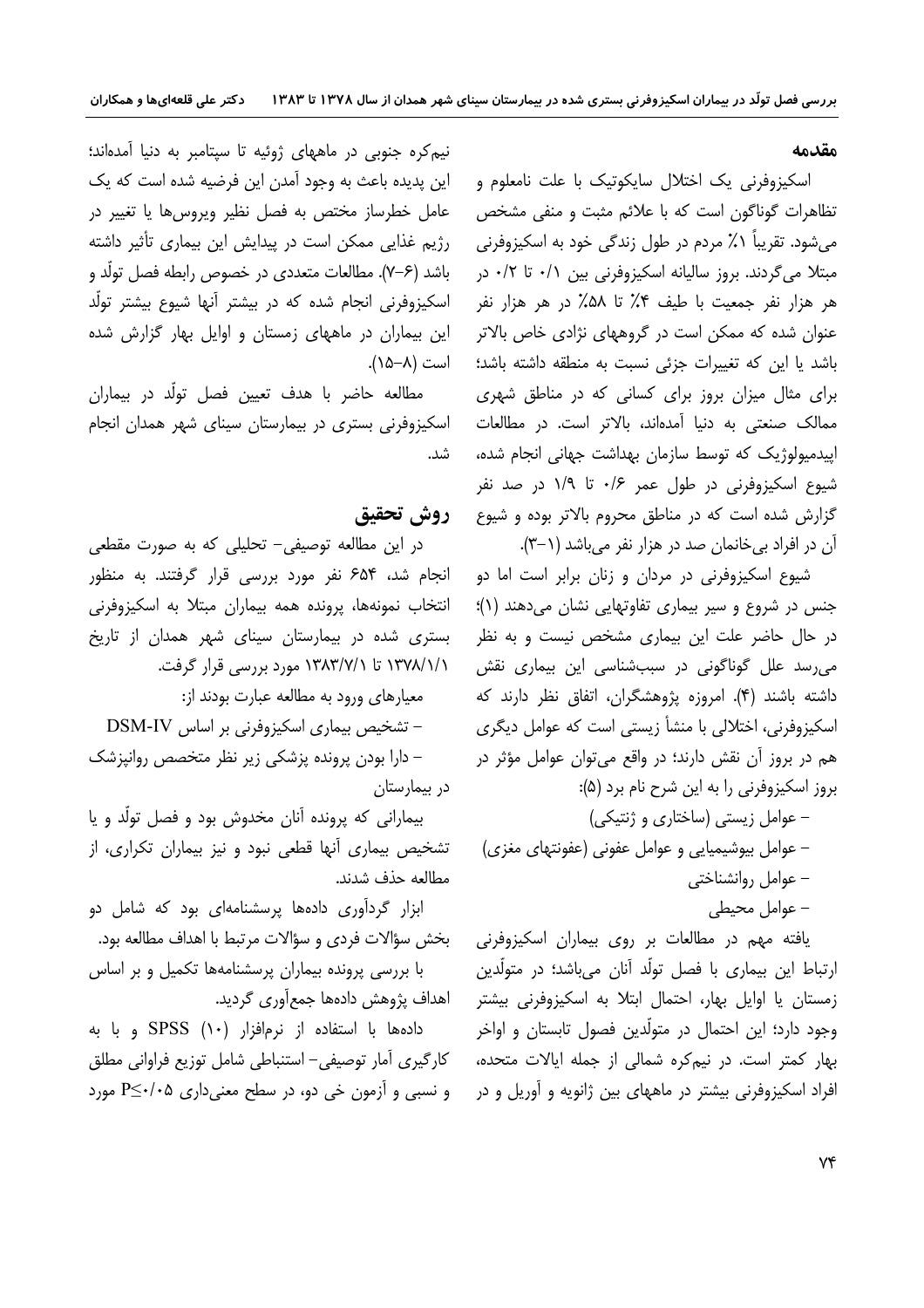تجزیه و تحلیل قرار گرفتند.

## بافتهها

در مجموع تعداد ۶۵۴ بیمار اسکیزوفرنی بررسی شدند که ۳۸۱ نفر آنان مرد و ۲۷۳ نفر زن بودند. توزیع فراوانی فصل تولَّد در بیماران اسکیزوفرنی شامل ۳۰۲ نفر (۴۶/۲٪) فصل بهار، ۵۰ نفر (۷/۶٪) تابستان، ۹۴ نفر (۱۴/۴٪) پاییز و ۲۰۸ نفر (٣١/٨٪) در فصل زمستان بود؛ در واقع بیشترین شیوع فصلی مربوط به بهار و کمترین مربوط به تابستان بود.

از نظر تفکیک جنسی بیماران بر حسب فصل تولّد، از ۳۰۲ بیمار متولّد فصل بهار، ۲۰۴ نفر (۵۳/۵٪) مرد و ۹۸ نفر (۳۵/۹٪) زن بودند و متولّدین فصل تابستان در بیماران زن

بیشتر از مردان بود. آزمون آماری خی دو ارتباط معنی دار را بين فصل تولَّد و جنس نشان داد (جدول ۱).

از نظر تفكيك بيماران با توجه به علائم مثبت (توهمها، هذیانها ،افکار مختل و بیقراری) و منفی (انزوای بیمار، عاطفه سطحی، احساس فقدان لذّت و اختلال در قضاوت)، تعداد ۴۹۹ بیمار دارای علائم مثبت و ۱۵۵ نفر دارای علائم منفی بودند. در بیماران با علائم مثبت، ۲۴۹ نفر (۴۹/۹٪) در فصل بهار و ۹ نفر (۱/۸٪) در فصل تابستان متولّد شده بودند و در بیماران با علائم منفی ۵۳ نفر (۳۴/۲٪) در بهار و ۴۱ نفر (۲۶/۵٪) در تابستان متولّد شده بودند. آزمون آماری خي دو ارتباط معنى داري را بين فصل تولّد و جنس نشان داد (جدول ۲).

> جدول ۱- توزیع فراوانی فصل تولّد در بیماران اسکیزوفرنی مورد مطالعه بستری در بیمارستان سینای همدان برحسب جنس

| جمع             |       | زن                     |       | مرد                                |       | جنس       |
|-----------------|-------|------------------------|-------|------------------------------------|-------|-----------|
| د, صد           | تعداد | د, صد                  | تعداد | درصد                               | تعداد | فصل تولّد |
| 48/7            | ۳۰۲   | ۳۵/۹                   | ٩λ    | $\Delta \text{Y}/\Delta$           | ۲۰۴   | بهار      |
| $Y/\mathcal{F}$ | ۵۰    | ۱۱/۷                   | ٣٢    | $\mathbf{f}/\mathbf{v}$            | ۱۸    | تابستان   |
| 15/5            | ۹۴    | ۱۷/۲                   | ۴٧    | 117                                | ۴۷    | پاييز     |
| $\mu/\lambda$   | ۲۰۸   | $\Gamma \Delta/\Gamma$ | ۹۶    | $\mathbf{Y} \mathbf{Y} \mathbf{Y}$ | ۱۱۲   | زمستان    |
| $\cdots$        | ۶۵۴   | ۱۰۰                    | ٢٧٣   | ۱۰۰                                | ۳۸۱   | جمع       |

| $\chi'$ =۲۵/۲ | $df = \tilde{r}$ | $P<\cdot/\cdot\cdot$ |
|---------------|------------------|----------------------|
|               |                  |                      |

جدول ۲- توزیع فراوانی فصل تولّد در بیماران اسکیزوفرنی مورد مطالعه بستری در بیمارستان سینای همدان برحسب علائم مثبت و منفی بیماری

| جمع                             |       | منفي                  |       | مثبت                              |       | ِعلائم بیماری |
|---------------------------------|-------|-----------------------|-------|-----------------------------------|-------|---------------|
| درصد                            | تعداد | در صد                 | تعداد | در صد                             | تعداد | فصل تولّد     |
| ۴۶/۲                            | ۳۰۲   | $\tau$ $\tau$         | ۵۳    | 49/9                              | ۲۴۹   | بهار          |
| $Y/\mathcal{F}$                 | ۵۰    | ۲۶/۵                  | ۴۱    | ۱/۸                               | ٩     | تابستان       |
| ۱۴/۴                            | ۹۴    | ۱۲/۲                  | ۱۹    | ۱۵                                | ۷۵    | پاييز         |
| $\mathsf{r}\setminus\mathsf{r}$ | ۲۰۸   | $\Upsilon V/\Upsilon$ | ۴۲    | $\mathbf{r}\mathbf{r}/\mathbf{r}$ | ۱۶۶   | زمستان        |
| ۱۰۰                             | ۶۵۴   | ۱۰۰                   | ۱۵۵   | ۱۰۰                               | ۴۹۹   | جمع           |

 $\chi$ Y=Y $\sqrt{\tau}$  df=Y P<-/--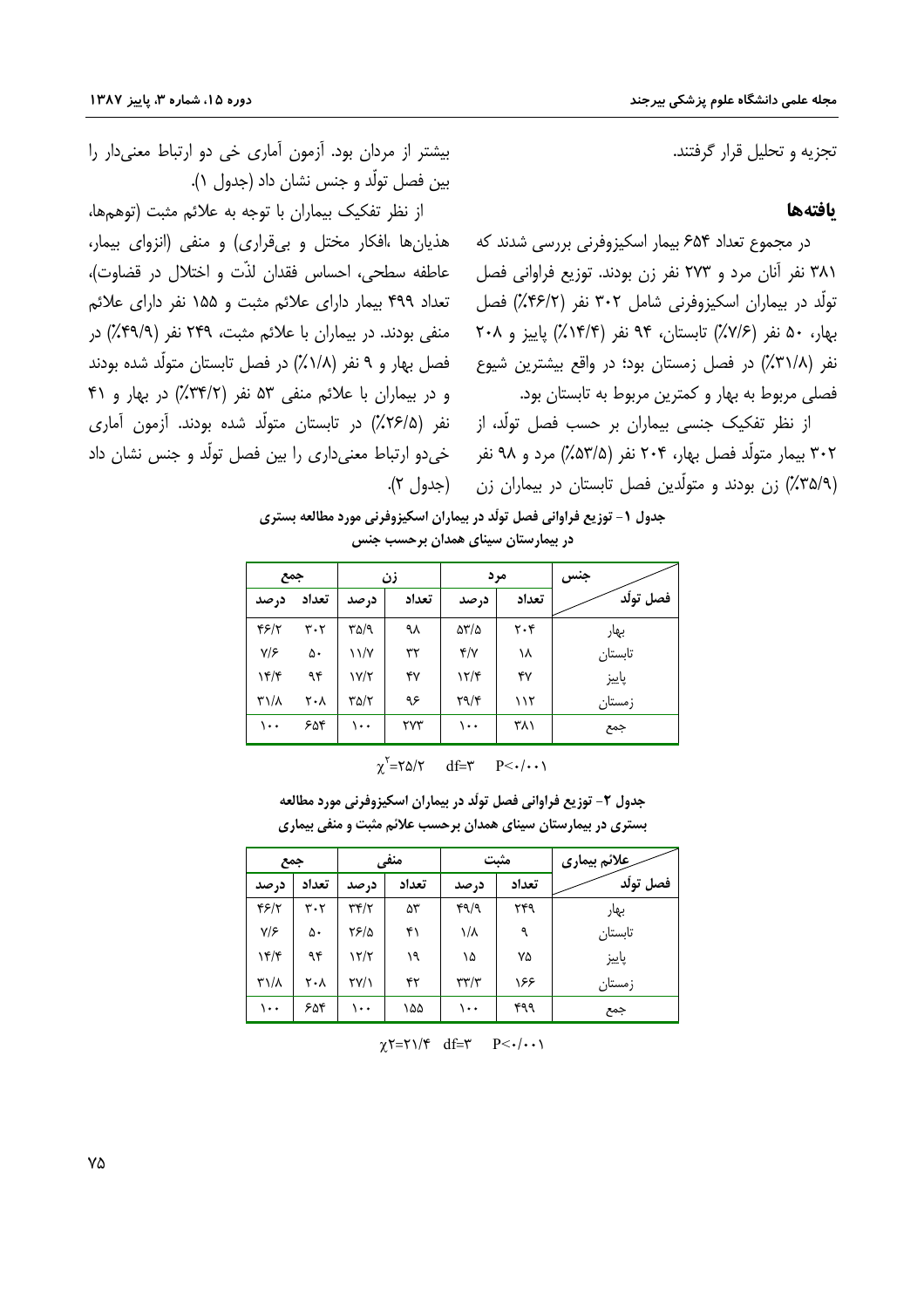## ىحث

نتایج مطالعه حاضر نشان داد که بیشتر بیماران اسکیزوفرنی مورد بررسی متولَّدین فصل بھار و زمستان هستند. یافتهها تاییدکننده مطالعه Torry و همکاران میباشد که در گزارش میزان تولّد بیماران اسکیزوفرنی در طول ماههای زمستان و بهار را ۰٫۵٪ تا ۰٫۸٪ بیشتر از جمعیت کلّی گزارش کردهاند (۱۱).

Jaana و همکاران، در بررسی فصل تولّد در بیماران اسکیزوفرنی اظهار داشتهاند که ماههای تولّد بیماران در زمستان و بهار به طور مشخصی بیشتر است (١٢). Messias و همکاران (۲۰۰۴)، در بررسی ۱۶۰۰ بیمار اسکیزوفرنی از شش کشور نیمکره شمالی، رابطه معنیداری بین ماه تولّد در ژوئن و جولای و ابتلا به بیماری اسکیزوفرنی را گزارش نمودند. دراین مطالعه قرار گرفتن در معرض نور خورشید و سنتز ویتامین D به عنوان علل احتمالی برای تولّدهای فصلی در اسکیزوفرنی مطرح شده است (۲).

Tochigo و همکاران نیز در بررسی خود اظهار داشتهاند که بیماران اسکیزوفرنی بیشتر متولّد فصل زمستان و بهار هستند و عواملی همچون تغییرات آب و هوا، چند نوع عفونت، هورمونهاي مادري، کيفيت اسپرم و سموم خارجي را به عنوان علل احتمالی مطرح نمودند (١٣)؛ البته Berk و همکاران، در مطالعه فصل تولَّد در بیماران اسکیزوفرنی، به رابطه معنی داری بین فصل تولّد و بیماری اسکیزوفرنی دست نيافتند (١۴).

کايلان مي;نويسد: يک يافته مهمّ در پژوهشهاي

اسکیزوفرنی این است که کسانی که بعدها دچار اسکیزوفرنی می گردند، احتمال بیشتری هست که در زمستان یا اوایل بهار متولّد شده باشند و احتمال کمتری وجود دارد که در اواخر بهار و تابستان به دنیا آمده باشند. فرضیههای مختلف برای توجیه این موضوع ارائه شدهاند که مشتملند بر فرضیه تأثیر یک عامل مختص به فصل مانند یک ویروس یا تغییر فصلی رژیم غذایی؛ فرضیه دیگر این است که افراد واجد استعداد ژنتیک برای اسکیزوفرنی شانس زیستشناختی بیشتری برای فائق آمدن به تهاجمهای مختص به فصل دارند (۱).

در تحقیقی پیرامون بررسی توزیع فراوانی بیماران اسکیزوفرنی مراجعه کننده به درمانگاه نواب صفوی بیمارستان نور اصفهان از نظر فصل تولَّد در سال ۱۳۷۸ بیشترین فراوانی مربوط به فصل زمستان و کمترین در تابستان گزارش شده است (۱۵).

نتايج اين پژوهش همچنين بيانگر تفاوت بين متغير جنس و فصل تولّد بود؛ به طوری که در زنان نسبت به مردان تعداد بیماران اسکیزوفرنی متولّد فصلهای بهار و زمستان کمتر و در تابستان نسبت مردان به زنان بیشتر بود؛ اگر چه در زنان نیز تعداد بیماران متولّد فصول بهار و زمستان بیشتر بود.

نتىجەگىرى

به طور کلّی بر اساس نتایج این پژوهش بررسی متغیرهای فصلی و ارتباط آن با بیماری اسکیزوفرنی نیاز به مطالعه بیشتری دارد. به نظر می رسد عوامل فصلی بخصوص در زمستان و بهار دارای اهمیت بیشتری باشند.

منابح:

1- Sadock BJ, Sadock VA. Comprehensive textbook of psychiatry. 8<sup>th</sup> ed. Vol 1. USA: Lippincott; 2005.

2- Messias E, Kirkapatric B, Bromet E, Ross D, Buchanan R, Carpenter T, et al. Summer birth and deficit schizophrenia: apoolre analysis from 6 countries. Arch Gen Psychiatry. 2004; 61 (10): 985-989.

3- Craig TJ. Epidemiology of psychiatric illness. In: Medical basis of psychiatry. Philadelphia; Saunders; 1986; p.342-367.

4- Asadollahi A, Abbasalizadeh A, A guide book for families with schizophrenic patients. Isfahan University of Medical Sciences. 1997; p.5-10. [Persian].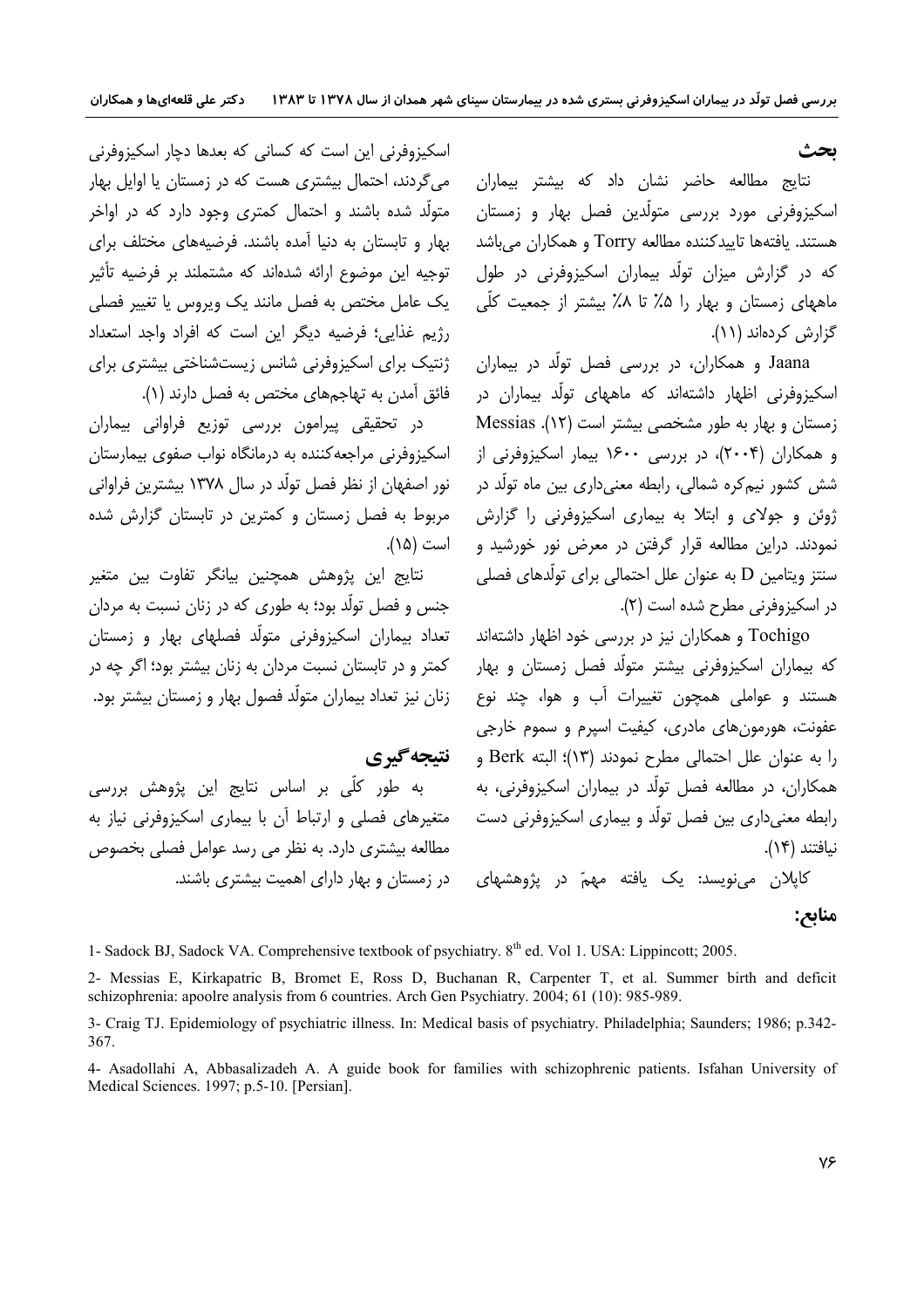5- Ghaemmagham Farahani Z, Khodabakhshei Kollai A, Barati F. Schizophrenia treatment and rehabilitation. Tehran: Roshd; 2005; p.15-25. [Persian]

6- Wise MG, Rundell JM. Concise guide to consultation psychiatry. USA: American Psychiatric Press. 1988; pp:198- 209.

7- Toogi M, Marumo K, Hibinoa H, Otowaa T, Katoa C, Maruia T, et al. Season of birth effected personality in general population. Neurosci Lett. 2004; 365 (2):120-123.

8- Trosi A, Pasina A, Spalleta G. Season of birth, gender and negative symptoms in schizophrenia. Eur Psychiatry. 2001; 16 (6): 342-80.

9- Gelder M, Gath D, Mayou R, Cowen P. Oxford text book of psychiatry. 3<sup>rd</sup> ed. London: Oxford University; 1996.

10- Stoudemire A, Fogel BS, Gulley LR. Psychopharmacology in the medical ill: medical psychiatric practice. Washington: American Psychiatric Press; 1988. pp: 542-574.

11- Torry FF, Miller J, Rawlings R, Yolken RH. Seasonality of birth in schizophrenia and bipolar disorder. Schizophr Res. 1997; 28:1-38.

12- Jaana M, Jari K, Jouko K. Season of birth among patients with schizophrenia and their siblings. Am J Psychiatry. 2001; 158: 5.

13- Tochigo M, Okazaki Y, Kato N, Sasake T. What causes seasonality of birth in schizophrenia? Neurosis Res. 2004; 48 (1): 1-11.

14- Berk M, Terre M, Maude C, Lucas M, Mendelsohn M, James A, et al. Season of birth and in schizophrenia: southern Hemisphere data. Aust New Zeeland J Psychiatry.1996; 30: 220-222.

15- Taban H. Investigation of schizophrenia patient's birth season in navab safavi outpatient. [Thesis] Isfahan University of Medical Sciences;1998. [Persian]